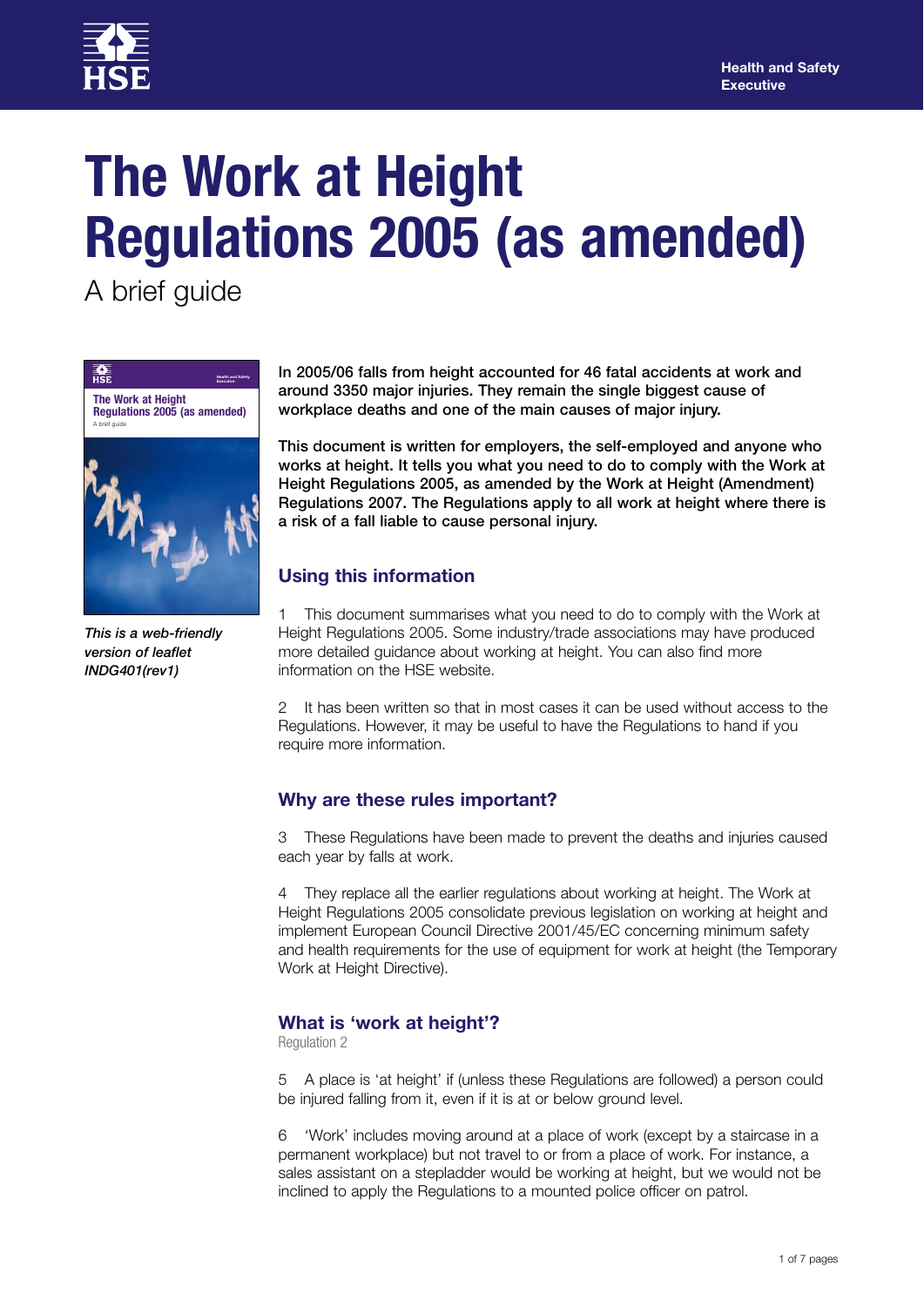# **What do the Schedules to the Regulations cover?**

| They cover the detailed requirements for:<br>7                                                  | Schedule |
|-------------------------------------------------------------------------------------------------|----------|
| existing places of work and means of access for work at<br>height                               |          |
| $\blacksquare$ collective fall prevention (eg guard rails and toe boards)                       | 2        |
| $\blacksquare$ working platforms                                                                | 3        |
| $\blacksquare$ collective fall arrest (eg nets, airbags etc)                                    | 4        |
| personal fall protection (eg work restraints, work positioning,<br>fall arrest and rope access) | 5        |
| ladders and stepladders                                                                         | 6        |
| $\blacksquare$ inspection reports (for working platforms in construction only)                  | 7        |
| $\blacksquare$ revocations                                                                      | 8        |

# **Do the rules apply to you?**

Regulations 3 and 14

8 The Work at Height Regulations 2005 apply to all work at height where there is a risk of a fall liable to cause personal injury. They place duties on employers, the self-employed, and any person who controls the work of others (eg facilities managers or building owners who may contract others to work at height) to the extent they control the work.

9 Paid instructors or leaders of caving or climbing activities may use recognised alternative means of rope access and work positioning that do not make provision for two separately anchored ropes, providing they maintain an equivalent level of safety.

10 If you are an employee or working under someone else's control, regulation 14 says you must:

- report any safety hazard to them;
- use the equipment supplied (including safety devices) properly, following any training and instructions (unless you think that would be unsafe, in which case you should seek further instructions before continuing).

#### *Special cases*

Regulations 3, 15 and 16 and Schedule 2

11 In certain cases the Regulations can apply outside Great Britain. (For details see regulation 3(1).)

12 There are some exemptions for shipping, offshore installations, and docks. (For details see regulations 3(4) – 3(6) and 16.) People and organisations acting in the interests of national security may be exempted by the Secretary of State for Defence.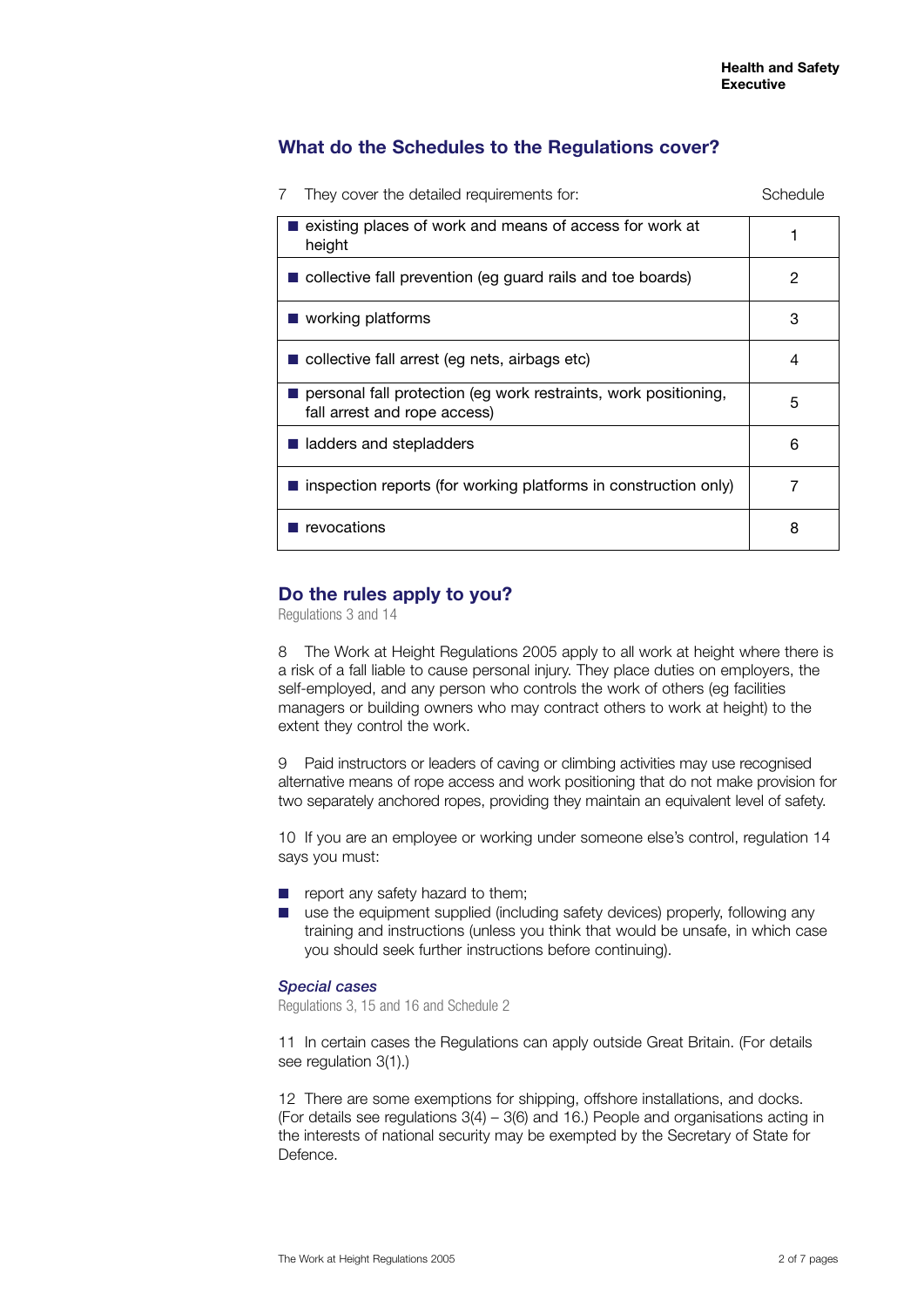13 You may ask the Health and Safety Executive (HSE) to exempt certain people, premises, equipment, or activity from some of the regulations relating to guard rails and the like, but you will have to show that there is no risk to anyone's health or safety. (For details see regulation 15 and Schedule 2.)

# **What you must do as an employer**

## *Overriding principle*

Regulation 6(3)

14 You must do all that is reasonably practicable to prevent anyone falling.

## *The Regulations hierarchy*

15 The Regulations set out a simple hierarchy for managing and selecting equipment for work at height.



## *Dutyholders' responsibilities*

16 The Regulations require dutyholders to ensure:

- all work at height is properly planned and organised;
- all work at height takes account of weather conditions that could endanger health and safety;
- those involved in work at height are trained and competent;
- the place where work at height is done is safe;
- equipment for work at height is appropriately inspected;
- the risks from fragile surfaces are properly controlled; and
- the risks from falling objects are properly controlled.

#### *Planning*

Regulations 4 and 6(1, 2)

17 You must:

- ensure that no work is done at height if it is safe and reasonably practicable to do it other than at height;
- ensure that the work is properly planned, appropriately supervised, and carried out in as safe a way as is reasonably practicable;
- plan for emergencies and rescue;
- take account of the risk assessment carried out under regulation 3 of the Management of Health and Safety at Work Regulations.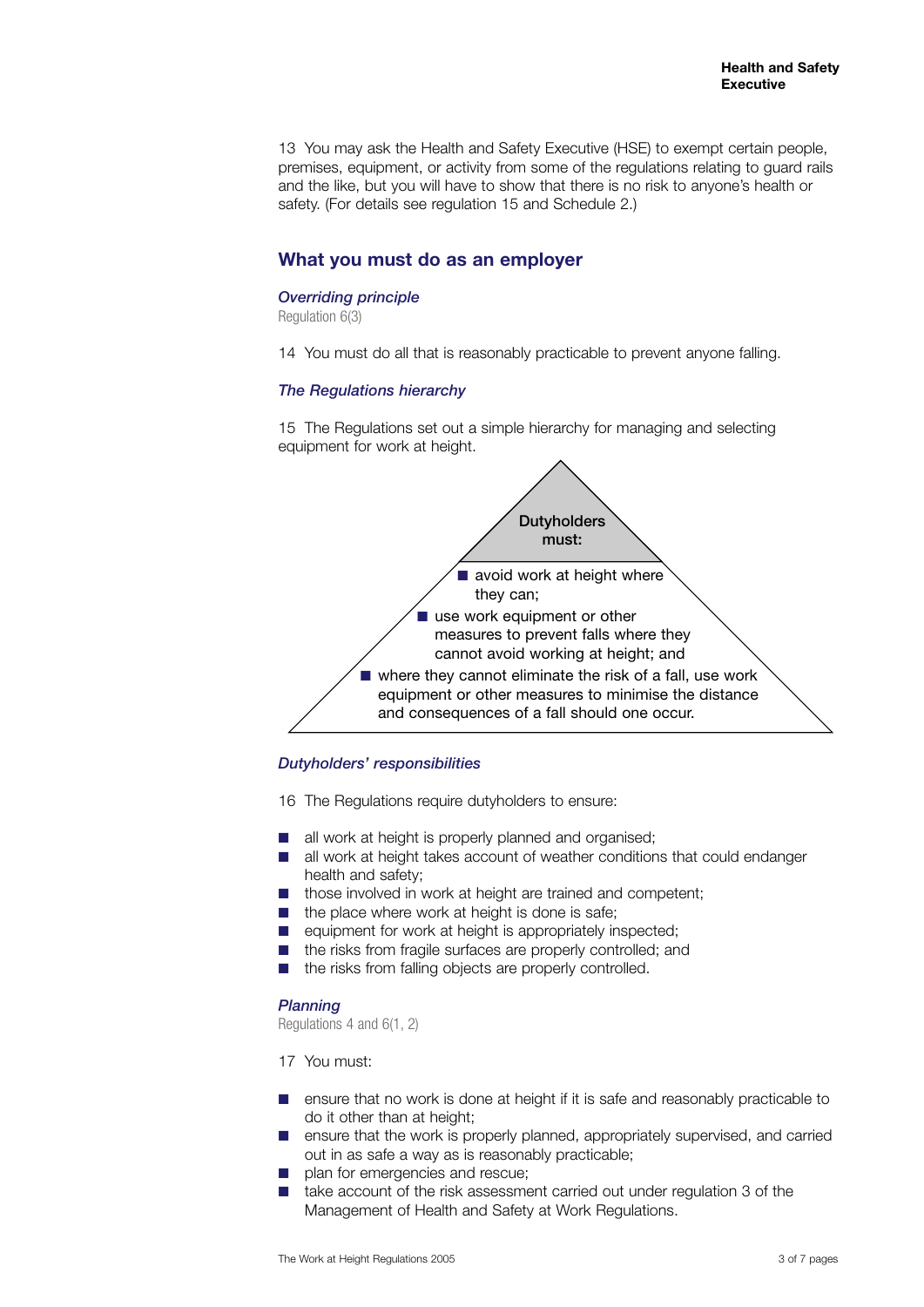#### *Weather*

Regulation 4(3, 4)

18 You must ensure that the work is postponed while weather conditions endanger health or safety (but this does not apply to emergency services acting in an emergency).

#### *Staff training*

Regulations 5 and 6(5)(b)

19 You must ensure that everyone involved in the work is competent (or, if being trained, is supervised by a competent person). This includes involvement in organisation, planning, supervision, and the supply and maintenance of equipment.

20 Where other precautions do not entirely eliminate the risk of a fall occurring, you must (as far as it is reasonably practicable to do so) train those who will be working at height how to avoid falling, and how to avoid or minimise injury to themselves should they fall.

### *The place where work is done*

Regulation 6(4)

21 You must ensure that the place where work is done at height (including the means of access) is safe and has features to prevent a fall, unless this would mean that it is not reasonably practicable for the worker to carry out the work safely (taking into account the demands of the task, equipment and working environment). Detailed safety requirements about where work is done at height are set out in Schedule 1.

## *Equipment, temporary structures, and safety features*

Regulations 6(4)(b), 6(5)(a, b), 7, 8 and 12

22 If you rely on the exception in paragraph 21 above, you must provide equipment for preventing (as far as is reasonably practicable) a fall occurring.

23 If the precautions in paragraphs 21 and 22 do not entirely eliminate the risk of a fall occurring, you must do all that is reasonably practicable to minimise the distance and effect of a fall.

24 When selecting equipment for work at height you must:

- use the most suitable equipment;
- give collective protection measures (eg guard rails) priority over personal protection measures (eg safety harnesses);
- take account of:
	- the working conditions; and
	- risks to the safety of all those at the place where the work equipment is to be used.

25 You must ensure that all equipment, temporary structures (eg scaffolding), and safety features comply with the detailed requirements of Schedules 2 to 6.

#### *Inspections*

Regulations 12 and 13

26 'Inspection' is defined by regulation 12(10) as 'such visual or more rigorous inspection by a competent person as is appropriate for safety purposes … (including) any testing appropriate for those purposes'.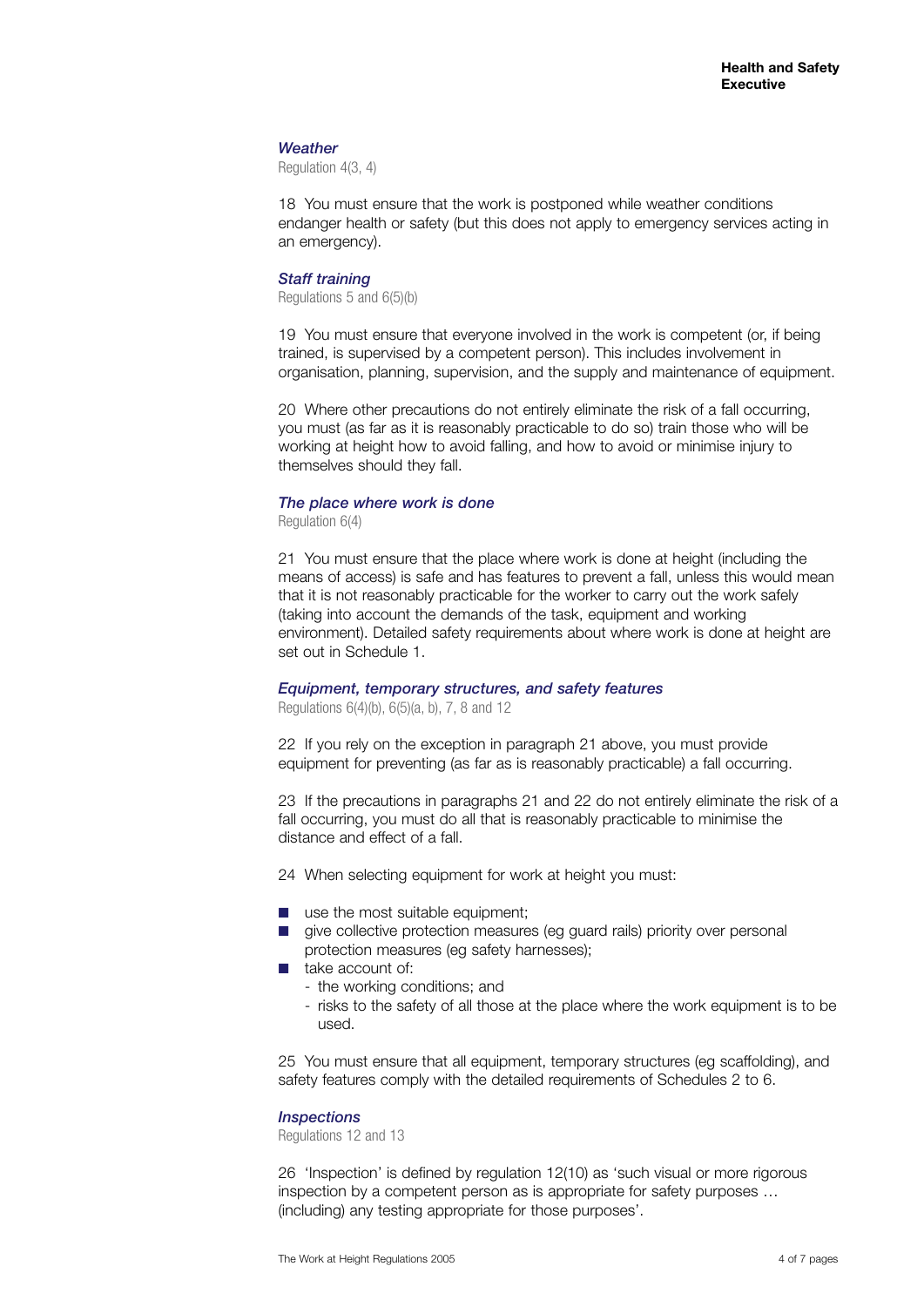27 You must ensure (as far as it is reasonably practicable to do so) that each individual place at which work is to be done at height is checked on every occasion before that place is used. This involves checking the surface and every parapet, permanent rail etc.

28 You must ensure that any item of a type mentioned in Schedules 2 to 6 is inspected:

- after it is assembled or installed (or after it has been assembled and installed if both are required), if its safety depends on how it is assembled or installed;
- as often as is necessary to ensure safety, and in particular to make sure that any deterioration can be detected and remedied in good time.

29 You must ensure that before you use any equipment which has come from another business, and before any equipment leaves your business, it is accompanied by an indication (clear to everyone involved) that the last inspection required by these regulations has been carried out.

*Note: This does not apply to lifting equipment governed by regulation 9(4) of the Lifting Operations and Equipment Lifting Regulations 1998, but since that rule is similar to this one there is little practical difference.*

30 You must ensure that any platform used for (or for access to) construction work and from which a person could fall more than 2 m is inspected in place before use (and not more than seven days before use). Where it is a mobile platform, inspection at the site is sufficient without re-inspection every time it is moved.

*Notes: 'Construction work' is defined in detail in regulation 2(1) of the Construction (Health, Safety and Welfare) Regulations 1996 but broadly means 'the carrying out of any building, civil engineering or engineering construction work'. 'Platform' is widely defined by regulation 2 to include areas like gangways and stairways.*

31 You must ensure that the person inspecting a platform (as required in paragraph 30):

- prepares a report before going off duty, giving the details listed in Schedule 7;
	- gives the report (or a copy) within 24 hours of completing the inspection to the person for whom the inspection was done (eg you or your site manager).

32 You must keep the report of a platform inspection made under the instructions given in paragraphs 30 and 31:

- at the construction site until the work is completed:
- then at an office of yours for another three months.

33 'Keeping' a report means keeping it (or a copy) safe from loss and unauthorised interference, and so that a printed copy can be supplied when required.

34 You must keep all other records of inspection until the next inspection has been carried out.

35 Paragraphs 31 to 33 do not apply to lifting equipment governed by the similar rules imposed by regulations 9 and 10 of the Lifting Operations and Lifting Equipment Regulations 1998.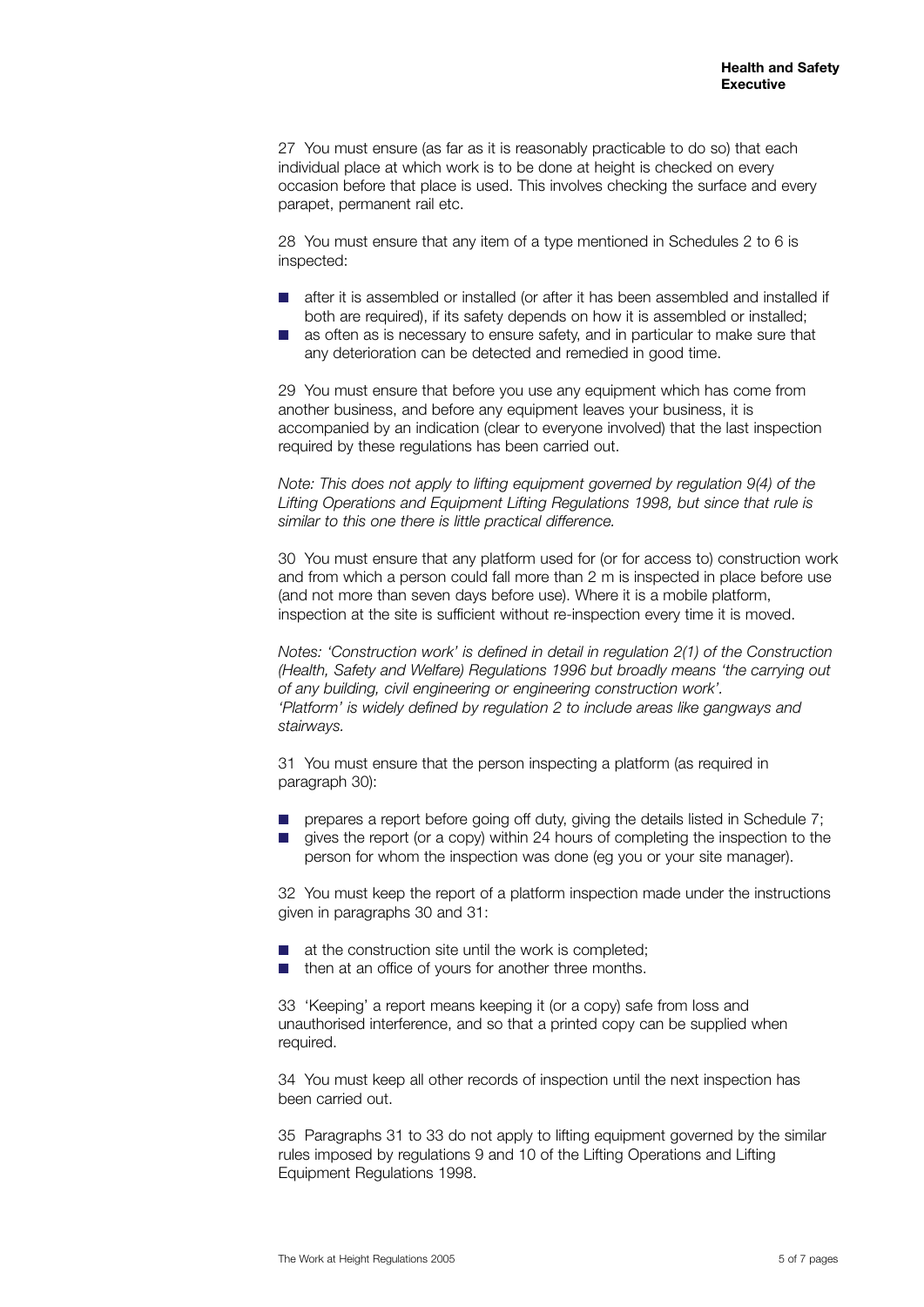## *Fragile surfaces*

Regulation 9

36 You must ensure that no one working under your control goes onto or near a fragile surface unless that is the only reasonably practicable way for the worker to carry out the work safely, having regard to the demands of the task, equipment, or working environment.

- 37 If anyone does work on or near a fragile surface you must:
- ensure (as far as it is reasonably practicable to do so) that suitable platforms, coverings, guard rails, and the like are provided (and used) to minimise the risk;
- do all that is reasonably practicable, if any risk of a fall remains, to minimise the distance and effect of a fall.

38 If anyone working under your control may go onto or near a fragile surface, you must do all that is reasonably practicable to make them aware of the danger, preferably by prominent warning notices fixed at the approaches to the danger zone.

#### *Falling objects*

Regulations 10 and 11

39 Where it is necessary to prevent injury, you must do all that is reasonably practicable to prevent anything falling.

40 If it not reasonably practicable, you must ensure that no one is injured by anything falling.

- 41 You must ensure that nothing is:
- thrown or tipped from height if it is likely to injure anyone;
- stored in such a way that its movement is likely to injure anyone.

42 If the workplace contains an area in which there is a risk of someone being struck by a falling object or person, you must ensure that the area is clearly indicated and that (as far as reasonably practicable) unauthorised people are unable to reach it.